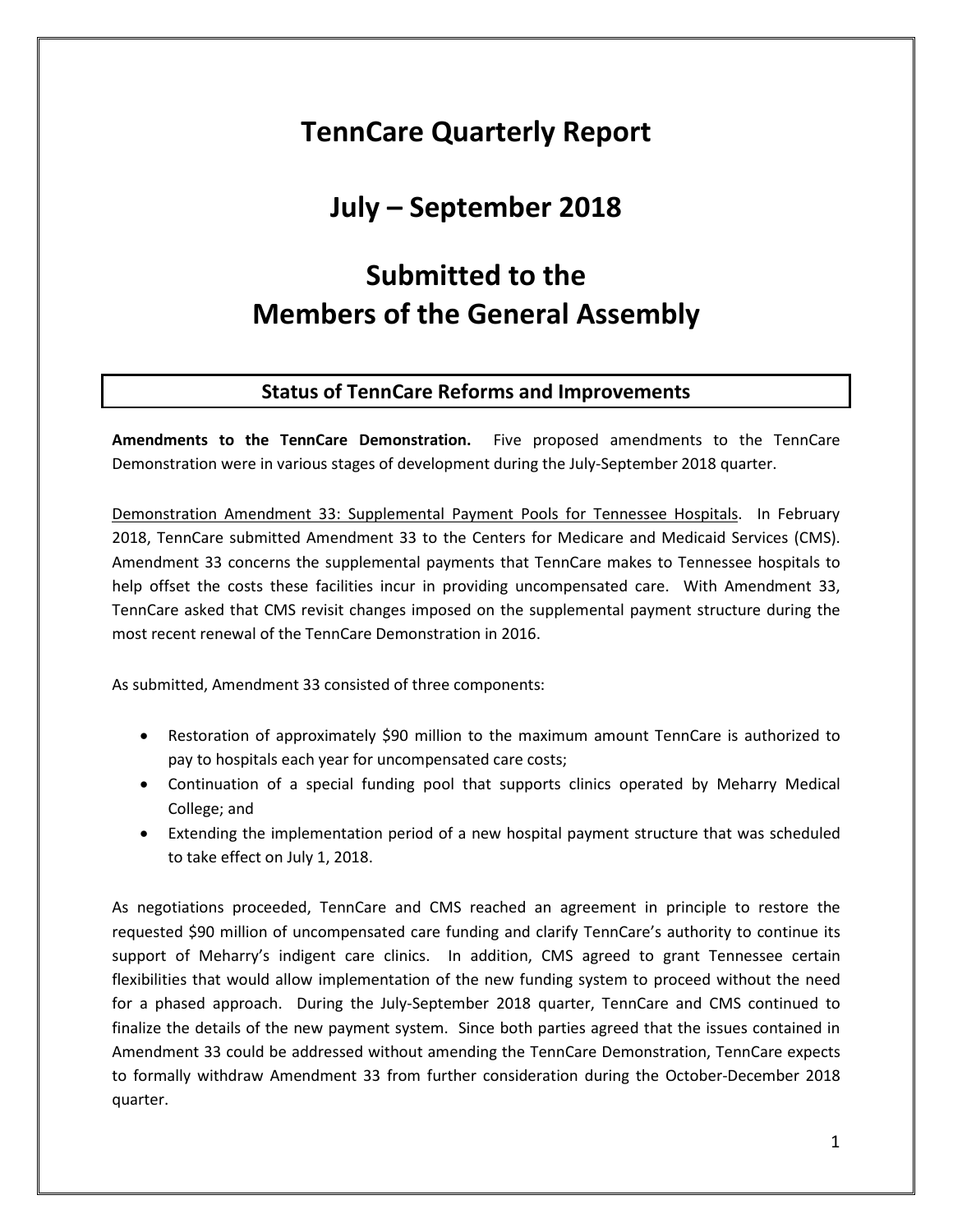Demonstration Amendment 35: Substance Use Disorder Services. In May 2018, TennCare submitted Demonstration Amendment 35 to CMS. Amendment 35 would modify the TennCare benefits package to cover residential substance use disorder (SUD) treatment services in facilities with more than 16 beds. The federal government classifies such facilities as "institutions for mental diseases" (IMDs), and federal law prohibits the expenditure of federal Medicaid dollars for services delivered to adults in these facilities. Historically, TennCare's managed care organizations (MCOs) were permitted to cover residential treatment services in IMDs, if the MCO determined that such care was medically appropriate and cost-effective as compared to other treatment options. However, CMS recently issued regulations restricting the ability of MCOs to pay for services in these facilities. Specifically, the new federal regulation limits this option to treatment stays of no more than [1](#page-1-0)5 days per calendar month.<sup>1</sup> TennCare is seeking authority with Amendment 35 to allow enrollees to receive short-term services in IMDs beyond the 15-day limit in federal regulation, up to 30 days per admission.

During the July-September 2018 quarter, TennCare and CMS continued their negotiations concerning Amendment 35. The focus of discussions was the monitoring and evaluation requirements that CMS applies to SUD-related demonstration proposals. As of the end of the quarter, CMS's review of Amendment 35 had not been completed.

Demonstration Amendment 36: Family Planning Providers. Amendment 36 was submitted to CMS on August 10, 2018. Amendment 36 grew out of Tennessee's 2018 legislative session and, in particular, Public Chapter No. 682, which established that it is the policy of the state of Tennessee to favor childbirth and family planning services that do not include elective abortions within the continuum of care or services, and to avoid the direct or indirect use of state funds to promote or support elective abortions.

Amendment 36 requests authority for TennCare to establish state-specific criteria for providers of family planning services, and to exclude any providers that do not meet these criteria from participation in the TennCare program. As specified in Public Chapter No. 682, TennCare is proposing to exclude any entity that performed, or operated or maintained a facility that performed, more than 50 abortions in the previous year, including any affiliate of such an entity.

On August 24, 2018, CMS notified TennCare in writing that Amendment 36 met the requirements for a complete amendment and that CMS would publish the proposal for a 30-day federal public comment period. That comment period ran from August 24 through September 23, 2018, and more than 3,500 comments were submitted to CMS. In the remaining days of the July-September 2018 quarter, CMS began its review of the comments received and of the amendment itself.

Demonstration Amendment 37: Modifications to Employment and Community First CHOICES. On August 31, 2018, TennCare launched the public notice and comment period for another demonstration

<span id="page-1-0"></span> $^{1}$  See 42 CFR § 438.6(e).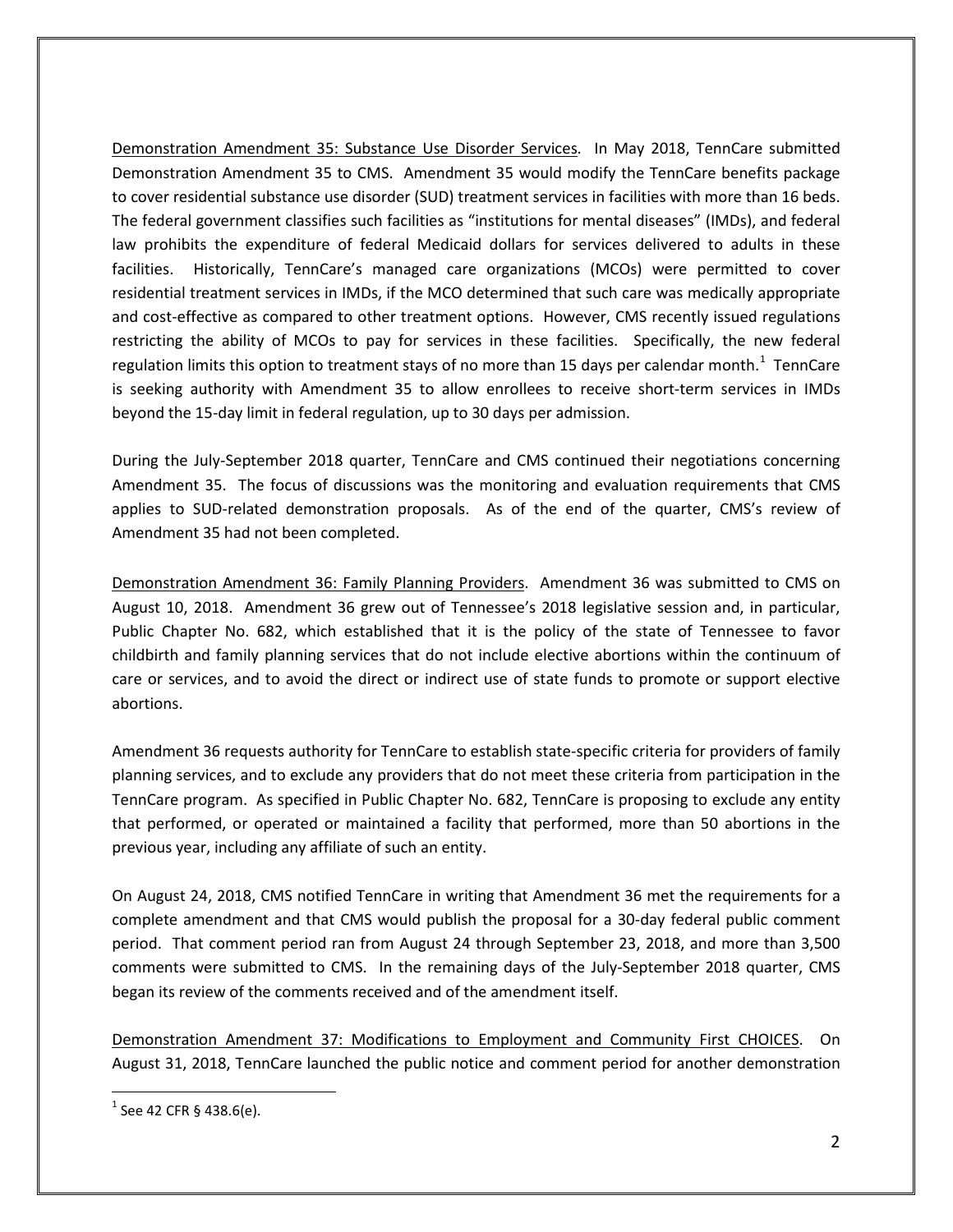amendment to be submitted to CMS. Amendment 37 primarily concerns modifications to be made to Employment and Community First (ECF) CHOICES, TennCare's managed long-term services and supports program that is specifically geared toward promoting and supporting integrated, competitive employment and independent, integrated living as the first and preferred option for people with intellectual and developmental disabilities.

Chief among the modifications to ECF CHOICES in Amendment 37 is the addition of two new benefits and two new benefit groups in which the services would be available. The first is targeted to a small group of children who live with their family and have intellectual and/or developmental disabilities (I/DD) and severe co-occurring behavioral health and/or psychiatric conditions that place the child or others at significant risk of harm and threaten the sustainability of the family living arrangement. These are children at *significant* risk of placement outside the home (e.g., State custody, hospitalization, residential treatment, incarceration). The second will provide short-term intensive community-based behavioral-focused transition and stabilization services and supports to assist adults with I/DD and severe behavioral and/or psychiatric conditions who are transitioning out of a highly structured and supervised environment to achieve and maintain stable, integrated lives in their communities.

Other changes to ECF CHOICES contained in Amendment 37 include modifications to expenditure caps for existing benefit groups within the program, revised eligibility processes to facilitate transitions from institutional settings to community-based settings, and modifications and clarifications to certain ECF CHOICES service definitions. Together with the changes to ECF CHOICES, Amendment 37 would also revise the list of populations automatically assigned to the TennCare Select health plan upon enrollment in TennCare by allowing children receiving Supplemental Security Income to have the same choice of managed care plans as virtually all other TennCare members.

The designated public notice and comment period for Amendment 37 was August 31 through October 1, 2018. TennCare will proceed with submitting Amendment 37 to CMS after all public comments have been reviewed and considered.

Demonstration Amendment 38: Community Engagement. Like Amendment 36, Demonstration Amendment 38 was the result of legislation passed during Tennessee's 2018 legislative session. Specifically, on April 19, 2018, the Tennessee General Assembly enacted Public Chapter No. 869, which directed TennCare to submit a demonstration amendment to authorize the creation of reasonable work and community engagement requirements for non-pregnant, non-elderly, non-disabled adults enrolled in the TennCare program who do not have dependent children under the age of six. The legislation also required TennCare to seek approval from the U.S. Department of Health and Human Services (HHS) to use funds from the state's Temporary Assistance for Needy Families (TANF) program to support implementation of the community engagement program. As a result, TennCare began the process of planning and designing a community engagement initiative in accordance with this State law, including discussions with multiple stakeholders to inform the design process.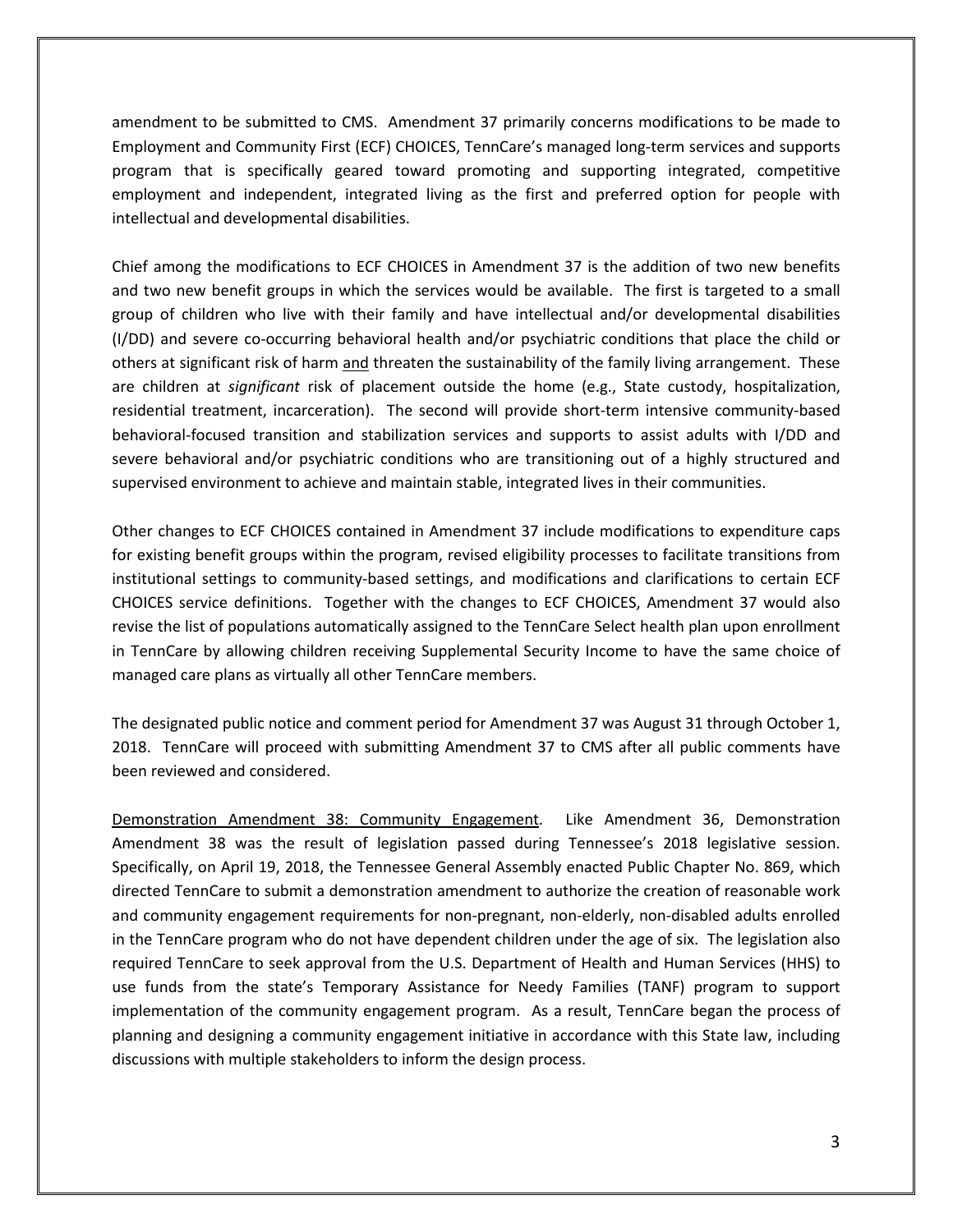On August 20, 2018, TennCare held a stakeholder meeting in Nashville to gather input on this initiative. More than 70 individuals representing advocacy organizations, healthcare providers, managed care organizations, legislators and legislative staff, State agencies, and other interested parties participated in the meeting. During the event, TennCare staff led a series of focused discussions aimed at getting stakeholder input on key policy questions and design issues. Also in attendance at the August 20 stakeholder meeting were HHS representatives, from whom State officials sought guidance on how to secure approval to use TANF funds to implement TennCare's community engagement program.

Using feedback obtained during the August 20 meeting, TennCare subsequently crafted a draft demonstration amendment outlining the agency's community engagement proposal. TennCare posted this draft version of Amendment 38 for public review and comment on September 24, 2018. As of the end of the July-September 2018 quarter, the comment period was scheduled to run through October 26 2018, and was to include a public hearing in each grand region of the state.

**Update on Episodes of Care.** Episodes of care is a payment reform strategy that focuses on acute or specialist-driven health care delivered during a specified time period to treat physical or behavioral conditions such as an acute diabetes exacerbation or total joint replacement. Each episode has a principal accountable provider who is in the best position to influence the cost and quality of the episode.

In the 2017 performance period for TennCare's episodes of care, doctors and hospitals improved cost efficiency while maintaining or improving quality. The 2017 results show that episode costs were \$28.6 million less than expected across the 19 episodes that were in a performance period. Across the state, gain sharing payments to providers who met quality metrics and efficiency standards exceeded risk sharing payments by \$206,903, meaning that episode incentive payments had a net positive impact on providers.

The 19 episodes of care in the 2017 performance period were perinatal, acute asthma exacerbation, total joint replacement, colonoscopy, cholecystectomy, chronic obstructive pulmonary disease, acute percutaneous coronary intervention, and non-acute percutaneous coronary intervention, upper GI endoscopy, gastrointestinal hemorrhage, respiratory infection, pneumonia, urinary tract infection – outpatient, urinary tract infection – inpatient, congestive heart failure acute exacerbation, oppositional defiant disorder, coronary artery bypass graft, valve repair and replacement, and bariatric surgery.

Episode design continues to evolve based on stakeholder feedback. The State is making 31 changes to episode design based on stakeholder comments made during this year's Annual Episodes Design Feedback Session. The changes will be implemented for the calendar year 2019 performance period. Some of these changes impact all episode types and address issues that stakeholders have raised for multiple years. One change is a "low-volume" exclusion for principal accountable providers who did not have a minimum number of episodes. Another change is an "overlapping episode" exclusion to hold a principal accountable provider responsible for only one episode if two of their episodes have the same patient and overlapping spend. There will also be a pharmacy spend adjustment for preferred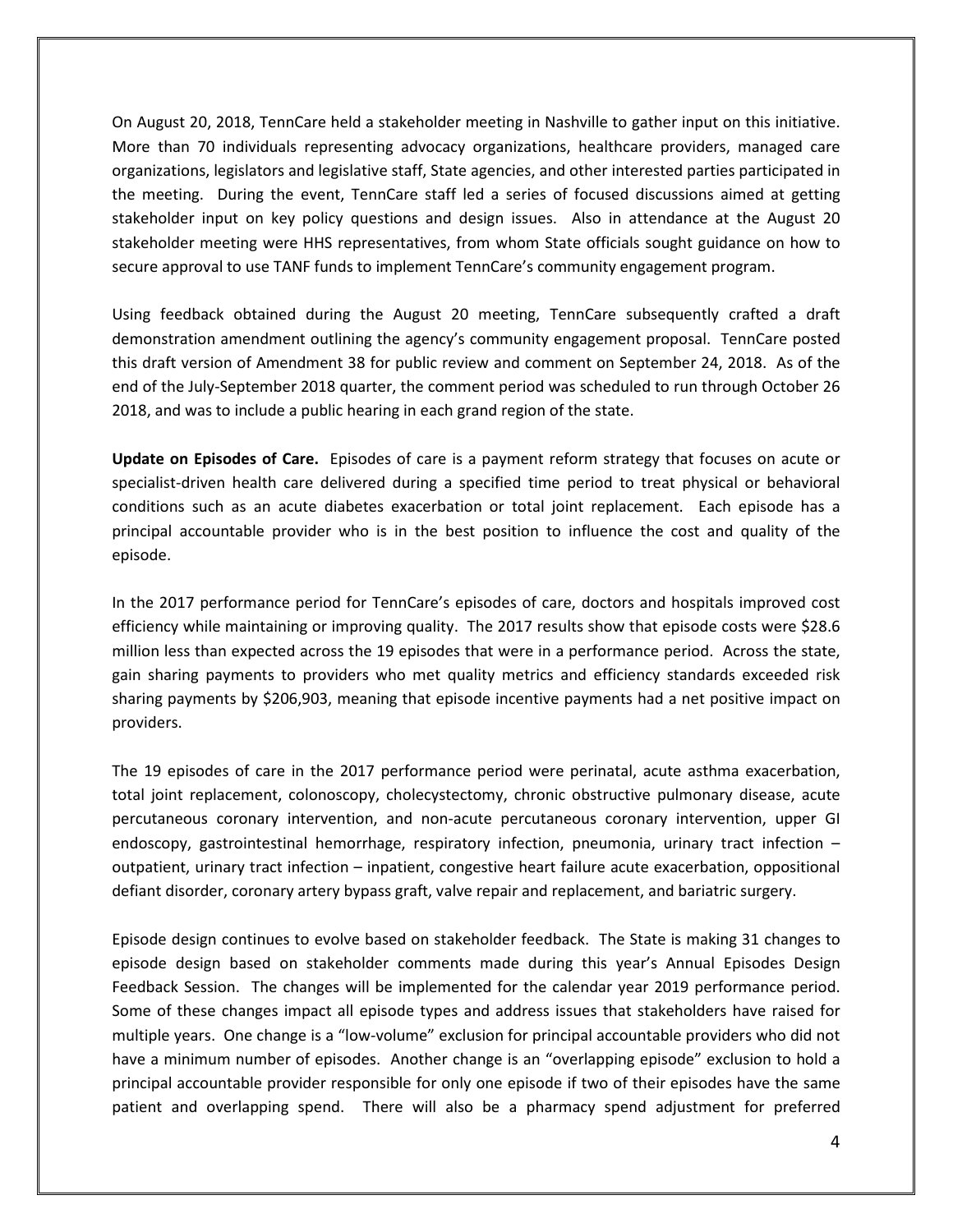medications, in order to ensure that the medications that are identified as "preferred" on TennCare's Preferred Drug List are incentivized in episode spend.

**Reimbursement Methodology for Nursing Facilities.** TennCare's new acuity- and quality-based reimbursement methodology for nursing facilities (NFs) was implemented on August 1, 2018, with an effective date of July 1, 2018. TennCare has worked extensively with the Tennessee Health Care Association, nursing facility providers, residents and their family members, and other stakeholders to design the new reimbursement system. In addition, TennCare has provided numerous trainings and other forms of communication to help NFs prepare for these changes. The new methodology shifts TennCare reimbursement away from cost-based payments and toward a payment approach that takes into consideration the acuity of residents served in facilities, as well as facilities' performance relative to specified quality measures.

**Tennessee Eligibility Determination System.** The Tennessee Eligibility Determination System (or "TEDS") is the name of the system (currently under development) that will be used by the Division of TennCare to process applications and identify persons who are eligible for the TennCare and CoverKids programs. During the July-September 2018 quarter, readiness activities continued to focus on user acceptance testing. This phase of the project allows staff to test TEDS using scripts and ad hoc scenarios in a simulated environment to ensure that the system is functioning effectively. In addition, TEDSrelated Beta testing—a simulation of post-production processes—was completed during the quarter. Approximately 25 caseworkers and contractor partners participated in this four-week activity. The first pilot phase of implementation of the TEDS system is planned for late 2018.

**Incentives for Providers to Use Electronic Health Records.** The Electronic Health Records (EHR) Incentive Program is a partnership between federal and state governments that grew out of the Health Information Technology for Economic and Clinical Health (HITECH) Act of 2009. The purpose of the program is to provide financial incentives to Medicaid providers<sup>[2](#page-4-0)</sup> to replace outdated, often paperbased approaches to medical record-keeping with Certified Electronic Health Record Technology (as defined by CMS) that meets rigorous criteria and that can improve health care delivery and quality. The federal government provides 100 percent of the funding for the incentive payments and 90 percent of the funding for administrative costs. Tennessee's EHR program<sup>[3](#page-4-1)</sup> has issued payments for six program years to Medicaid providers meeting relevant eligibility requirements.

<span id="page-4-0"></span><sup>&</sup>lt;sup>2</sup> CMS allows two types of providers to participate in the Medicaid EHR Incentive Program: medical professionals (medical and osteopathic physicians, nurse practitioners, certified nurse midwives, dentists, and physician assistants who meet certain criteria) and hospitals (acute care hospitals, critical access hospitals, and children's hospitals).

<span id="page-4-1"></span><sup>&</sup>lt;sup>3</sup> In April 2018, CMS announced that its EHR programs would be renamed "Promoting Interoperability (PI) Programs." While Tennessee's EHR initiative falls within the scope of CMS's PI Programs, TennCare continues to refer to its initiative as "EHR Incentive Program" for purposes of clarity and consistency in communications with providers.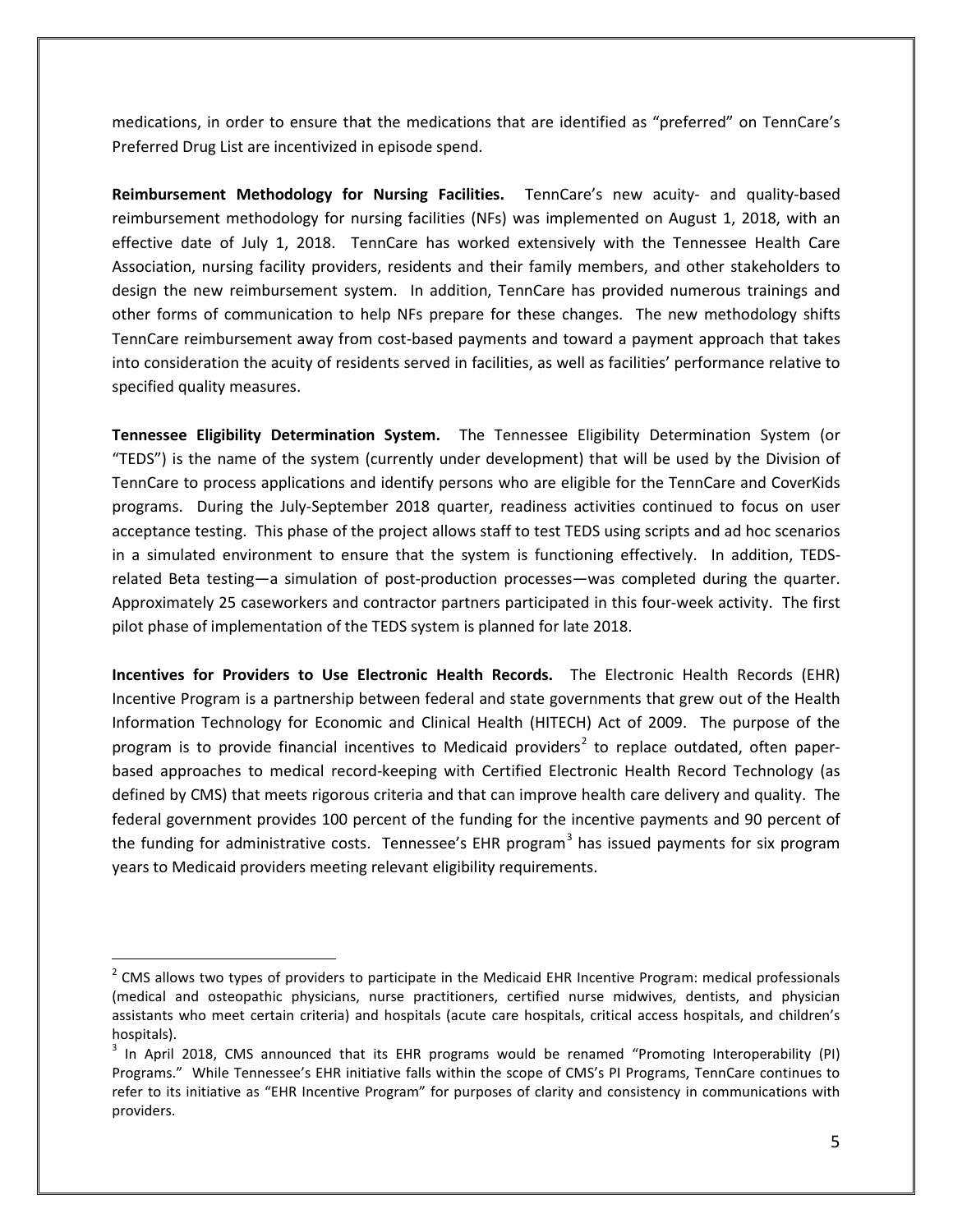EHR payments made by TennCare during the July-September 2018 quarter as compared with payments made throughout the life of the program appear in the table below:

| <b>Payment Type</b>  | <b>Number of Providers</b>     | <b>Quarterly Amount</b> | <b>Cumulative Amount</b>  |
|----------------------|--------------------------------|-------------------------|---------------------------|
|                      | <b>Paid During the Quarter</b> | Paid (Jul-Sept 2018)    | Paid to Date <sup>4</sup> |
| First-year payments  |                                | \$0                     | \$179,914,661             |
| Second-year payments | 50                             | \$495,674               | \$58,915,433              |
| Third-year payments  | 43                             | \$381,650               | \$35,029,354              |
| Fourth-year payments | 66                             | \$555,334               | \$6,865,179               |
| Fifth-year payments  | 55                             | \$467,500               | \$4,012,002               |
| Sixth-year payments  | 45                             | \$379,667               | \$2,028,099               |

Technical assistance activities, outreach efforts, and other EHR-related projects conducted by TennCare staff during the quarter included the following:

- Communicating with and assisting providers via emails (including targeted emails to eligible professionals attesting to "meaningful use" of EHR technology), technical assistance calls, webinars, and onsite visits;
- Finalizing Program Year 2017 meaningful use attestations for returning eligible professionals;
- Partnering with the Tennessee Primary Care Association to provide clinical education and outreach to Federally Qualified Health Centers seeking to attest to meaningful use;
- Initiating changes to Tennessee's Provider Incentive Payment Program (PIPP) online portal to account for provisions of CMS's 2019 Inpatient Prospective Payment System final rule;
- Participation throughout the quarter in several Southeast Regional Collaboration for HIT/HIE (SERCH) calls; and
- Newsletters and alerts distributed by TennCare's EHR ListServ.

 $\overline{a}$ 

Although enrollment of new providers concluded on April 30, 2017, TennCare's EHR Incentive Program team continues to work with a variety of provider organizations to maintain the momentum of the program. The focus of post-enrollment outreach efforts is on encouraging new attestations from providers who attested to EHR requirements only once or who have not attested in recent years. TennCare will continue to emphasized this strategy in exhibits at the upcoming Tennessee Medical Association Insurance Workshops; the 69<sup>th</sup> Annual Scientific Assembly of the Tennessee Academy of Family Physicians; and the Amerigroup Community Care and UnitedHealthcare Provider Information Expos.

**Dental Benefits Management Procurement.** TennCare contracts with a dental benefits manager (DBM) to administer TennCare's dental benefit for enrollees with dental coverage (primarily children). With just over a year remaining until the contract between TennCare and its current DBM, DentaQuest USA Insurance Company, Inc., was scheduled to expire, TennCare issued a request for proposals (RFP) for

<span id="page-5-0"></span> $4$  The cumulative total of first-year payments reflects recoupments of payments from previous quarters. The need for these recoupments was identified through standard auditing processes.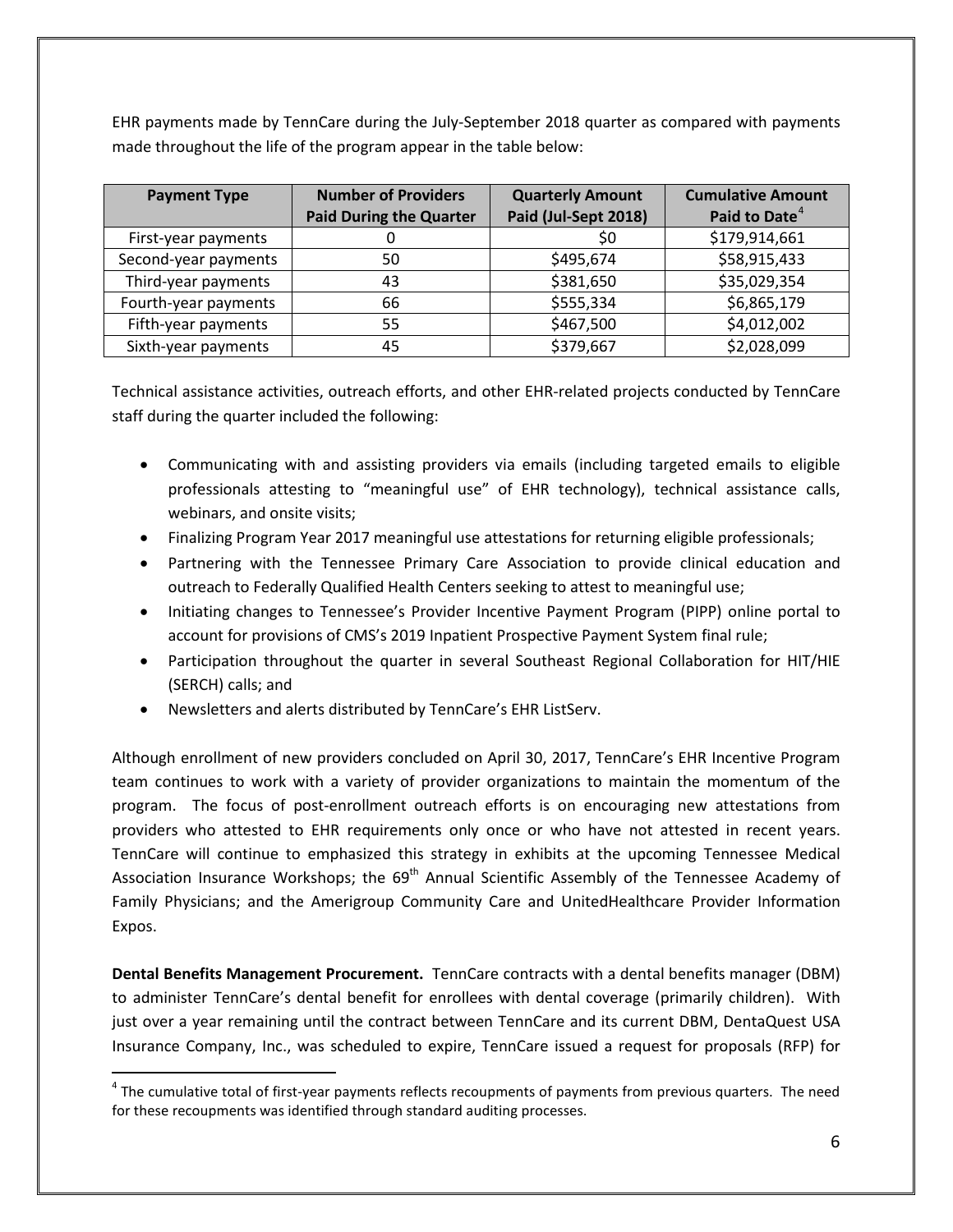DBM services on April 25, 2018. The deadline for potential bidders to respond to the RFP was July 2, 2018, and DentaQuest was the only company to submit a proposal. TennCare determined that the proposal satisfied the criteria outlined in the RFP, and proceeded to award the contract to DentaQuest. The start date for the new contract was September 1, 2019, with an eight-month readiness period to follow. Services delivered under the new contract are scheduled to begin on May 1, 2019.

**Essential Access Hospital (EAH) Payments.** The Division of TennCare continued to make EAH payments during the July-September 2018 quarter. EAH payments are made from a pool of \$100 million (\$34,395,000 in State dollars) appropriated by the General Assembly and funded by the hospital assessment fee.

The methodology for distributing these funds, as outlined in Special Term and Condition 53.a. of the TennCare Demonstration Agreement with CMS, specifically considers each hospital's relative contribution to providing services to TennCare members, while also acknowledging differences in payer mix and hospitals' relative ability to make up TennCare losses. Data from the Hospital Joint Annual Report is used to determine hospitals' eligibility for these payments. Eligibility is determined each quarter based on each hospital's participation in TennCare. In order to receive a payment for the quarter, a hospital must be a contracted provider with TennCare Select and at least one other Managed Care Organization (MCO), and it must have contracted with TennCare Select for the entire quarter that the payment represents. Excluded from the Essential Access Hospital payments are Critical Access Hospitals, which receive cost-based reimbursement from the TennCare program and, therefore, are not included, and the four State mental health institutes.

The Essential Access Hospital payments made during the first quarter of State Fiscal Year 2019 (for dates of service during the fourth quarter of State Fiscal Year 2018) are shown in the table below.

| <b>Hospital Name</b>                             | County                   | <b>EAH First Quarter</b><br><b>FY 2019</b> |
|--------------------------------------------------|--------------------------|--------------------------------------------|
| Vanderbilt University Hospital                   | Davidson County          | \$3,652,292                                |
|                                                  |                          |                                            |
| Regional One Health                              | Shelby County            | \$3,216,140                                |
| <b>Erlanger Medical Center</b>                   | <b>Hamilton County</b>   | \$2,258,399                                |
| University of Tennessee Memorial Hospital        | <b>Knox County</b>       | \$1,666,652                                |
| Johnson City Medical Center (with Woodridge)     | <b>Washington County</b> | \$1,151,981                                |
| Parkridge Medical Center (with Parkridge Valley) | <b>Hamilton County</b>   | \$864,997                                  |
| LeBonheur Children's Medical Center              | Shelby County            | \$770,710                                  |
| Metro Nashville General Hospital                 | Davidson County          | \$554,536                                  |
| Jackson - Madison County General Hospital        | <b>Madison County</b>    | \$525,180                                  |
| East Tennessee Children's Hospital               | <b>Knox County</b>       | \$479,290                                  |
| TriStar Skyline Medical Center (with Madison     |                          |                                            |
| Campus)                                          | Davidson County          | \$473,961                                  |
| Saint Jude Children's Research Hospital          | Shelby County            | \$409,472                                  |
| Methodist Healthcare - Memphis Hospitals         | Shelby County            | \$408,893                                  |

#### **Essential Access Hospital Payments for the Quarter**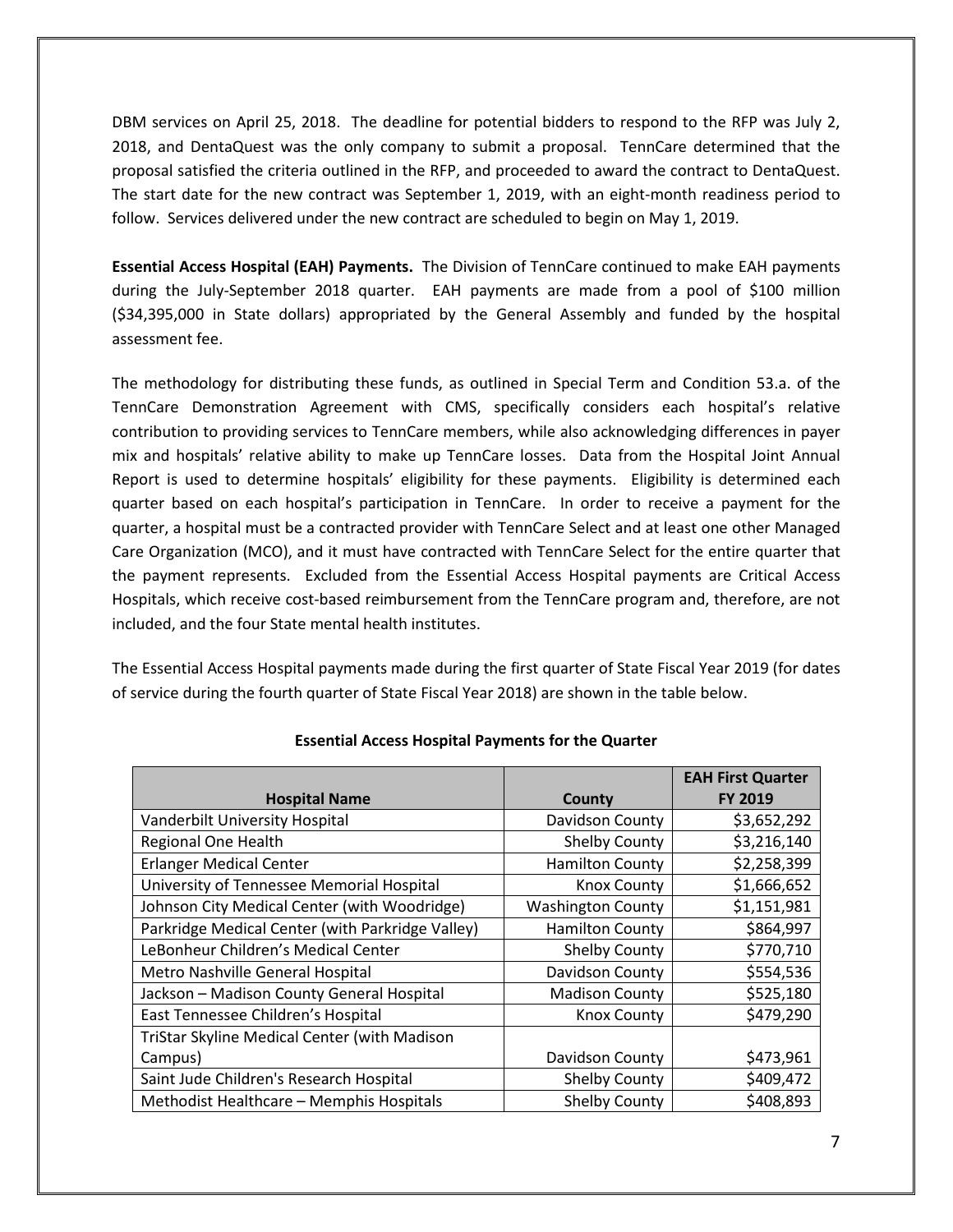|                                              |                          | <b>EAH First Quarter</b> |
|----------------------------------------------|--------------------------|--------------------------|
| <b>Hospital Name</b>                         | County                   | FY 2019                  |
| <b>TriStar Centennial Medical Center</b>     | Davidson County          | \$367,639                |
| Parkridge East Hospital                      | <b>Hamilton County</b>   | \$357,795                |
| Methodist Healthcare - South                 | <b>Shelby County</b>     | \$345,033                |
| <b>Delta Medical Center</b>                  | <b>Shelby County</b>     | \$306,238                |
| Parkwest Medical Center (with Peninsula)     | <b>Knox County</b>       | \$286,797                |
| <b>Baptist Memorial Hospital for Women</b>   | <b>Shelby County</b>     | \$266,102                |
| Saint Thomas Midtown Hospital                | Davidson County          | \$257,058                |
| Methodist Healthcare - North                 | <b>Shelby County</b>     | \$251,979                |
| Saint Francis Hospital                       | <b>Shelby County</b>     | \$231,026                |
| University Medical Center (with McFarland)   | <b>Wilson County</b>     | \$226,838                |
| Saint Thomas Rutherford Hospital             | <b>Rutherford County</b> | \$210,289                |
| <b>Baptist Memorial Hospital - Memphis</b>   | Shelby County            | \$197,002                |
| Fort Sanders Regional Medical Center         | <b>Knox County</b>       | \$193,449                |
| Wellmont - Holston Valley Medical Center     | <b>Sullivan County</b>   | \$186,927                |
| <b>Erlanger North Hospital</b>               | <b>Hamilton County</b>   | \$185,902                |
| Pathways of Tennessee                        | <b>Madison County</b>    | \$185,668                |
| Ridgeview Psychiatric Hospital and Center    | <b>Anderson County</b>   | \$180,838                |
| Maury Regional Hospital                      | <b>Maury County</b>      | \$168,830                |
| <b>TriStar StoneCrest Medical Center</b>     | <b>Rutherford County</b> | \$158,600                |
| Methodist Le Bonheur Germantown Hospital     | <b>Shelby County</b>     | \$157,629                |
| <b>TriStar Horizon Medical Center</b>        | Dickson County           | \$151,915                |
| Tennova Healthcare                           | <b>Knox County</b>       | \$149,111                |
| Wellmont - Bristol Regional Medical Center   | <b>Sullivan County</b>   | \$140,210                |
| <b>TriStar Summit Medical Center</b>         | Davidson County          | \$138,487                |
| Cookeville Regional Medical Center           | <b>Putnam County</b>     | \$136,499                |
| <b>Rolling Hills Hospital</b>                | <b>Williamson County</b> | \$133,494                |
| <b>Blount Memorial Hospital</b>              | <b>Blount County</b>     | \$130,221                |
| <b>Gateway Medical Center</b>                | <b>Montgomery County</b> | \$125,027                |
| <b>TriStar Southern Hills Medical Center</b> | Davidson County          | \$122,543                |
| <b>Dyersburg Regional Medical Center</b>     | <b>Dyer County</b>       | \$112,776                |
| <b>Lincoln Medical Center</b>                | <b>Lincoln County</b>    | \$110,047                |
| Morristown - Hamblen Healthcare System       | Hamblen County           | \$106,829                |
| <b>Skyridge Medical Center</b>               | <b>Bradley County</b>    | \$105,970                |
| LeConte Medical Center                       | Sevier County            | \$96,650                 |
| Sumner Regional Medical Center               | <b>Sumner County</b>     | \$95,962                 |
| Methodist Medical Center of Oak Ridge        | <b>Anderson County</b>   | \$87,506                 |
| Takoma Regional Hospital                     | <b>Greene County</b>     | \$84,687                 |
| TriStar Hendersonville Medical Center        | <b>Sumner County</b>     | \$82,775                 |
| Tennova Healthcare - Newport Medical Center  | Cocke County             | \$78,212                 |
| Saint Francis Hospital - Bartlett            | <b>Shelby County</b>     | \$75,410                 |
| Jellico Community Hospital                   | Campbell County          | \$70,720                 |
| Tennova Healthcare - Harton Regional Medical |                          |                          |
| Center                                       | Coffee County            | \$69,339                 |
| Indian Path Medical Center                   | <b>Sullivan County</b>   | \$68,505                 |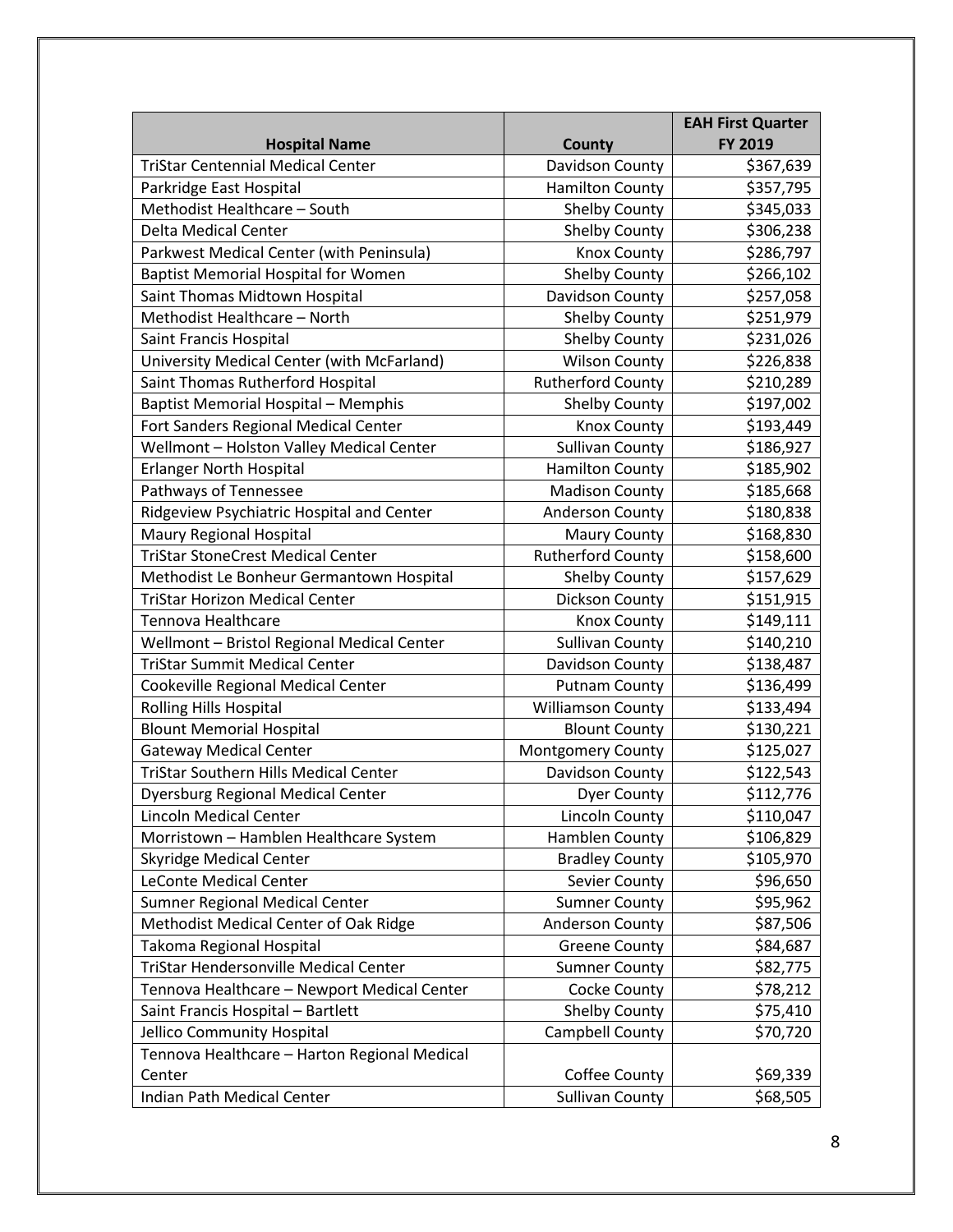|                                                  |                          | <b>EAH First Quarter</b> |
|--------------------------------------------------|--------------------------|--------------------------|
| <b>Hospital Name</b>                             | <b>County</b>            | FY 2019                  |
| Starr Regional Medical Center - Athens           | <b>McMinn County</b>     | \$67,485                 |
| Tennova Healthcare - LaFollette Medical Center   | Campbell County          | \$63,631                 |
| <b>NorthCrest Medical Center</b>                 | <b>Robertson County</b>  | \$61,899                 |
| Parkridge West Hospital                          | <b>Marion County</b>     | \$60,869                 |
| <b>Henry County Medical Center</b>               | <b>Henry County</b>      | \$58,304                 |
| Southern Tennessee Regional Health System -      |                          |                          |
| Winchester                                       | Franklin County          | \$53,465                 |
| Regional Hospital of Jackson                     | <b>Madison County</b>    | \$52,727                 |
| Wellmont Hawkins County Memorial Hospital        | <b>Hawkins County</b>    | \$52,520                 |
| <b>Roane Medical Center</b>                      | Roane County             | \$46,046                 |
| <b>Sycamore Shoals Hospital</b>                  | <b>Carter County</b>     | \$45,530                 |
| Saint Thomas River Park Hospital                 | <b>Warren County</b>     | \$43,101                 |
| Southern Tennessee Regional Health System -      |                          |                          |
| Lawrenceburg                                     | Lawrence County          | \$41,834                 |
| <b>Heritage Medical Center</b>                   | <b>Bedford County</b>    | \$40,545                 |
| Skyridge Medical Center - Westside               | <b>Bradley County</b>    | \$39,467                 |
| <b>Hardin Medical Center</b>                     | <b>Hardin County</b>     | \$38,710                 |
| <b>Bolivar General Hospital</b>                  | Hardeman County          | \$37,424                 |
| Baptist Memorial Hospital - Union City           | <b>Obion County</b>      | \$36,063                 |
| Erlanger Health System - East Campus             | <b>Hamilton County</b>   | \$35,990                 |
| McKenzie Regional Hospital                       | <b>Carroll County</b>    | \$35,895                 |
| Lakeway Regional Hospital                        | Hamblen County           | \$35,793                 |
| Hillside Hospital                                | <b>Giles County</b>      | \$34,780                 |
| Starr Regional Medical Center - Etowah           | <b>McMinn County</b>     | \$34,149                 |
| Livingston Regional Hospital                     | <b>Overton County</b>    | \$34,074                 |
| <b>TrustPoint Hospital</b>                       | <b>Rutherford County</b> | \$30,931                 |
| United Regional Medical Center                   | Coffee County            | \$28,494                 |
| Tennova Healthcare - Jefferson Memorial Hospital | Jefferson County         | \$28,380                 |
| <b>Volunteer Community Hospital</b>              | <b>Weakley County</b>    | \$28,026                 |
| <b>Claiborne County Hospital</b>                 | <b>Claiborne County</b>  | \$27,770                 |
| Saint Thomas DeKalb Hospital                     | DeKalb County            | \$23,856                 |
| Saint Thomas Stones River Hospital               | Cannon County            | \$23,237                 |
| <b>Henderson County Community Hospital</b>       | <b>Henderson County</b>  | \$23,155                 |
| Jamestown Regional Medical Center                | <b>Fentress County</b>   | \$21,823                 |
| Milan General Hospital                           | <b>Gibson County</b>     | \$21,013                 |
| Wayne Medical Center                             | <b>Wayne County</b>      | \$17,854                 |
| Decatur County General Hospital                  | Decatur County           | \$13,709                 |
| Kindred Hospital - Chattanooga                   | <b>Hamilton County</b>   | \$12,854                 |
| Southern Tennessee Regional Health System -      |                          |                          |
| Sewanee                                          | Franklin County          | \$11,391                 |
| <b>Houston County Community Hospital</b>         | <b>Houston County</b>    | \$10,169                 |
| <b>TOTAL</b>                                     |                          | \$25,000,000             |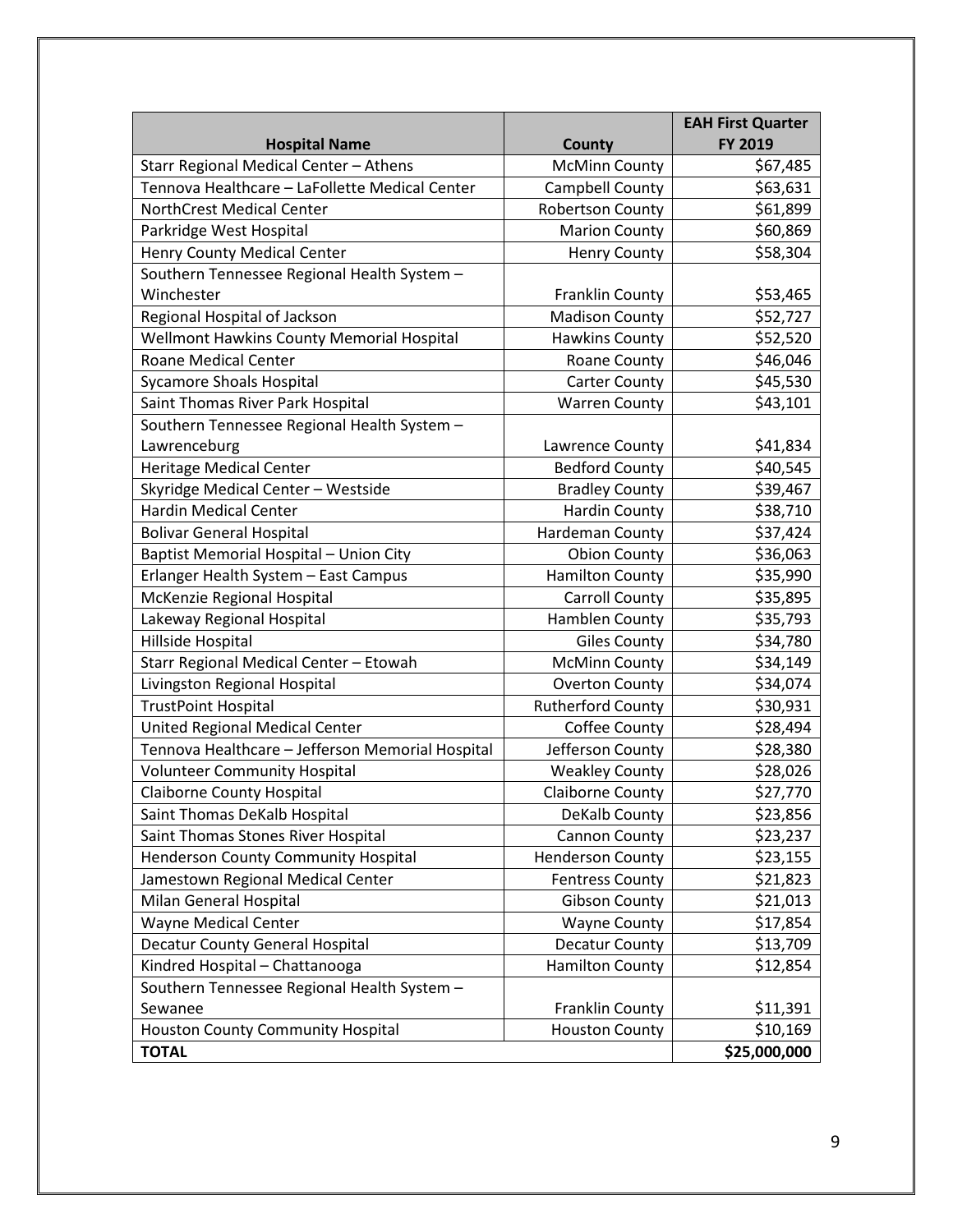## **Number of Recipients on TennCare and Costs to the State**

During the month of September 2018, there were 1,323,071 Medicaid eligibles and 15,934 Demonstration eligibles enrolled in TennCare, for a total of 1,339,005 persons.

Estimates of TennCare spending for the first quarter of State Fiscal Year 2019 are summarized in the table below.

| <b>Spending Category</b> | First Quarter FY 2019* |
|--------------------------|------------------------|
| MCO services**           | \$1,320,526,500        |
| Dental services          | \$36,016,700           |
| Pharmacy services        | \$222,268,000          |
| Medicare "clawback"***   | \$36,345,600           |

*\*These figures are cash basis as of September 30 and are unaudited.*

*\*\*This figure includes Integrated Managed Care MCO expenditures.*

 $\overline{a}$ 

*\*\*\*The Medicare Part D clawback is money that states are required to pay to the federal government to help offset costs the federal government incurs by covering the prescription benefit for enrollees who have both Medicare and Medicaid.*

## **Viability of Managed Care Contractors (MCCs) in the TennCare Program**

**Claims payment analysis.** TennCare's prompt pay requirements may be summarized as shown below.

| <b>Entity</b>      | <b>Standard</b>                                                      | <b>Authority</b>     |
|--------------------|----------------------------------------------------------------------|----------------------|
| <b>MCOs</b>        | 90% of clean claims for payment for services delivered to            | TennCare contract    |
| (services other    | TennCare enrollees are processed and, if appropriate, paid           | and in accordance    |
| than CHOICES       | within 30 calendar days of the receipt of such claims.               | with T.C.A. § 56-32- |
| and ECF            |                                                                      | 126(b)               |
| <b>CHOICES</b> )   | 99.5% of all provider claims are processed, and, if                  |                      |
|                    | appropriate, paid within 60 calendar days of receipt.                |                      |
| <b>MCOs</b>        | 90% of clean electronically submitted Nursing Facility and           | TennCare contract    |
| (CHOICES and       | applicable Home and Community Based Services claims <sup>5</sup> are |                      |
| <b>ECF CHOICES</b> | processed and paid within 14 calendar days of receipt.               |                      |
| services)          |                                                                      |                      |
|                    | 99.5% of clean electronically submitted Nursing Facility and         |                      |
|                    | applicable Home and Community Based Services claims <sup>6</sup> are |                      |
|                    | processed and paid within 21 calendar days of receipt.               |                      |

<span id="page-9-1"></span><span id="page-9-0"></span><sup>&</sup>lt;sup>5</sup> Excludes Personal Emergency Response Systems (PERS), assistive technology, minor home modifications, and pest control claims. Claims for delivery of these services are handled like general MCO claims.<br><sup>6</sup> Ibid.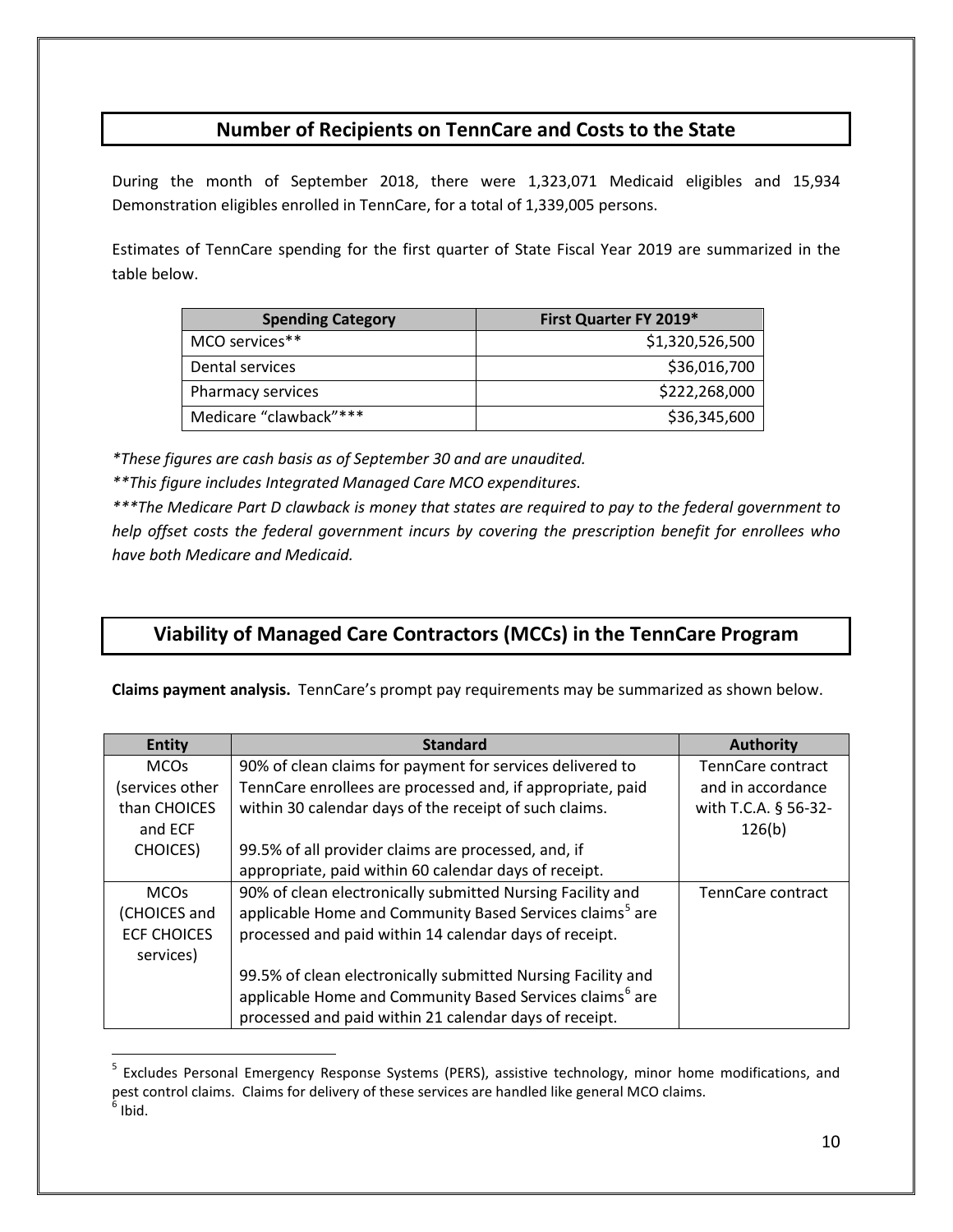| <b>Entity</b>          | <b>Standard</b>                                              | <b>Authority</b>               |
|------------------------|--------------------------------------------------------------|--------------------------------|
| <b>Dental Benefits</b> | 90% of clean claims for payment for services delivered to    | TennCare contract              |
| Manager                | TennCare enrollees are processed, and, if appropriate, paid  | and in accordance              |
| (DBM)                  | within 30 calendar days of the receipt of such claims.       | with T.C.A. § 56-32-<br>126(b) |
|                        | 99.5% of all provider claims are processed, and, if          |                                |
|                        | appropriate, paid within 60 calendar days of receipt.        |                                |
| Pharmacy               | 100% of all clean claims submitted by pharmacy providers are | TennCare contract              |
| <b>Benefits</b>        | paid within 15 calendar days of receipt.                     |                                |
| Manager (PBM)          |                                                              |                                |

The MCOs, the DBM, and the PBM are required to submit monthly claims data files of all TennCare claims processed to the Tennessee Department of Commerce and Insurance (TDCI) for verification of statutory and contractual prompt pay compliance. The plans are required to separate their claims data by claims processor (e.g., MCO, vision benefits manager, etc.). Furthermore, the MCOs are required to identify separately non-emergency transportation (NEMT) claims in the data files. Finally, the MCOs are required to submit separate claims data files representing a subset of electronically submitted Nursing Facility and applicable Home and Community Based Services claims for CHOICES and ECF CHOICES enrollees. TDCI then performs an analysis and reports the results of the prompt pay analyses by NEMT and CHOICES and ECF CHOICES claim types, by claims processor, and by total claims processed for the month.

If an MCO does not comply with the prompt pay requirements based on the total claims processed in a month, TDCI has the statutory authority to levy an administrative penalty of \$10,000 for each month of non-compliance after the first instance of non-compliance was reported to the plan. The Division of TennCare may also assess liquidated damages pursuant to the terms of the TennCare Contract. If the DBM and PBM do not meet their contractual prompt pay requirements, only TennCare may assess applicable liquidated damages against these entities.

**Net worth and company action level requirements.** According to Tennessee's "Health Maintenance Organization Act of 1986" statute (T.C.A. § 56-32-101 *et seq.*), the minimum net worth requirement for each TennCare MCO is calculated based on premium revenue reported on the National Association of Insurance Commissioners (NAIC) Annual Financial Statement for the most recent calendar year, as well as any TennCare payments made to the MCO that are not reported as premium revenue.

During the July-September 2018 quarter, the MCOs submitted their NAIC Second Quarter 2018 Financial Statements. As of June 30, 2018, TennCare MCOs reported net worth as indicated in the table below.<sup>[7](#page-10-0)</sup>

| MCO                  | <b>Net Worth</b> | Reported         | Excess/       |
|----------------------|------------------|------------------|---------------|
|                      | Requirement      | <b>Net Worth</b> | (Deficiency)  |
| Amerigroup Tennessee | \$30,058,528     | \$187,686,741    | \$157,628,213 |

<span id="page-10-0"></span> $<sup>7</sup>$  The "Net Worth Requirement" and "Reported Net Worth" figures in the table are based on the MCOs' company-</sup> wide operations, not merely their TennCare operations.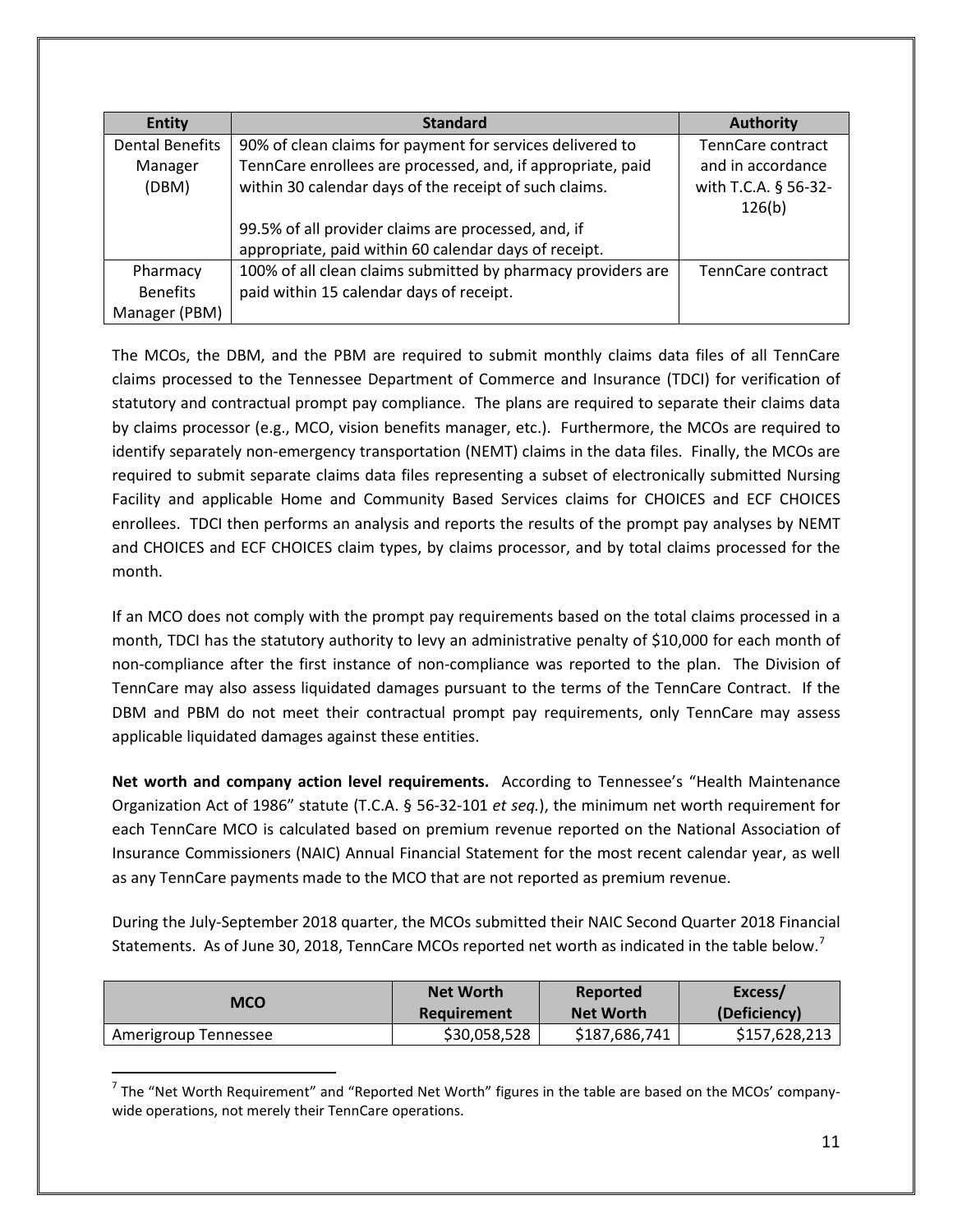| <b>MCO</b>                                                                           | <b>Net Worth</b><br>Requirement | Reported<br><b>Net Worth</b> | Excess/<br>(Deficiency) |
|--------------------------------------------------------------------------------------|---------------------------------|------------------------------|-------------------------|
| UnitedHealthcare Plan of the River<br>(UnitedHealthcare Community<br>Valley<br>Plan) | \$65,141,772                    | \$371,769,813                | \$306,628,041           |
| Volunteer State Health Plan (BlueCare<br>& TennCare Select)                          | \$47,825,838                    | \$511,857,768                | \$464,031,930           |

During the July-September 2018 quarter, the MCOs were also required to comply with Tennessee's "Risk-Based Capital for Health Organizations" statute (T.C.A. § 56-46-201 *et seq.*). Risk-based capital (RBC) involves a method of calculating the minimum amount of capital necessary for a health entity to support its overall business operations depending on its size and risk profile. A health entity with a higher amount of risk is required to hold a higher amount of capital. The RBC statute gives TDCI the authority and mandate to use preventive and corrective measures that vary depending on the amount of capital deficiency indicated by the RBC calculations. A "Company Action Level" deficiency (defined at T.C.A. § 56-46-203(a)) would require the submission of a plan to correct the entity's capital deficiency.

The following table compares the MCOs' net worth to the Company Action Level requirements as of June 30, 2018:

| <b>MCO</b>                            | <b>Company Action</b><br>Level | Reported<br><b>Net Worth</b> | Excess/<br>(Deficiency) |
|---------------------------------------|--------------------------------|------------------------------|-------------------------|
|                                       |                                |                              |                         |
| Amerigroup Tennessee                  | \$110,985,558                  | \$187,686,741                | \$76,701,183            |
| UnitedHealthcare Plan of the River    | \$221,464,280                  | \$371,769,813                | \$150,305,533           |
| Valley (UnitedHealthcare Community    |                                |                              |                         |
| Plan)                                 |                                |                              |                         |
| Volunteer State Health Plan (BlueCare | \$160,340,902                  | \$511,857,768                | \$351,516,866           |
| & TennCare Select)                    |                                |                              |                         |

All TennCare MCOs met their minimum net worth requirements and Company Action Level requirements as of June 30, 2018.

### **Success of Fraud Detection and Prevention**

The mission of the Tennessee Office of Inspector General (OIG) is to identify, investigate, prosecute, and arrest persons who commit fraud or abuse against the TennCare program and to recoup money owed to the State of Tennessee.The OIG receives case information from a variety of sources, including local law enforcement, the Division of TennCare, Health Related Boards, the Department of Human Services (DHS), other State agencies, health care providers, MCCs, and the general public via the OIG website, fax, written correspondence, and phone calls to the OIG hotline. Cases adjudicated during a particular fiscal year may have no relationship to dates of arrest during the same year. Selected statistics for the first quarter of Fiscal Year 2019 are as follows: